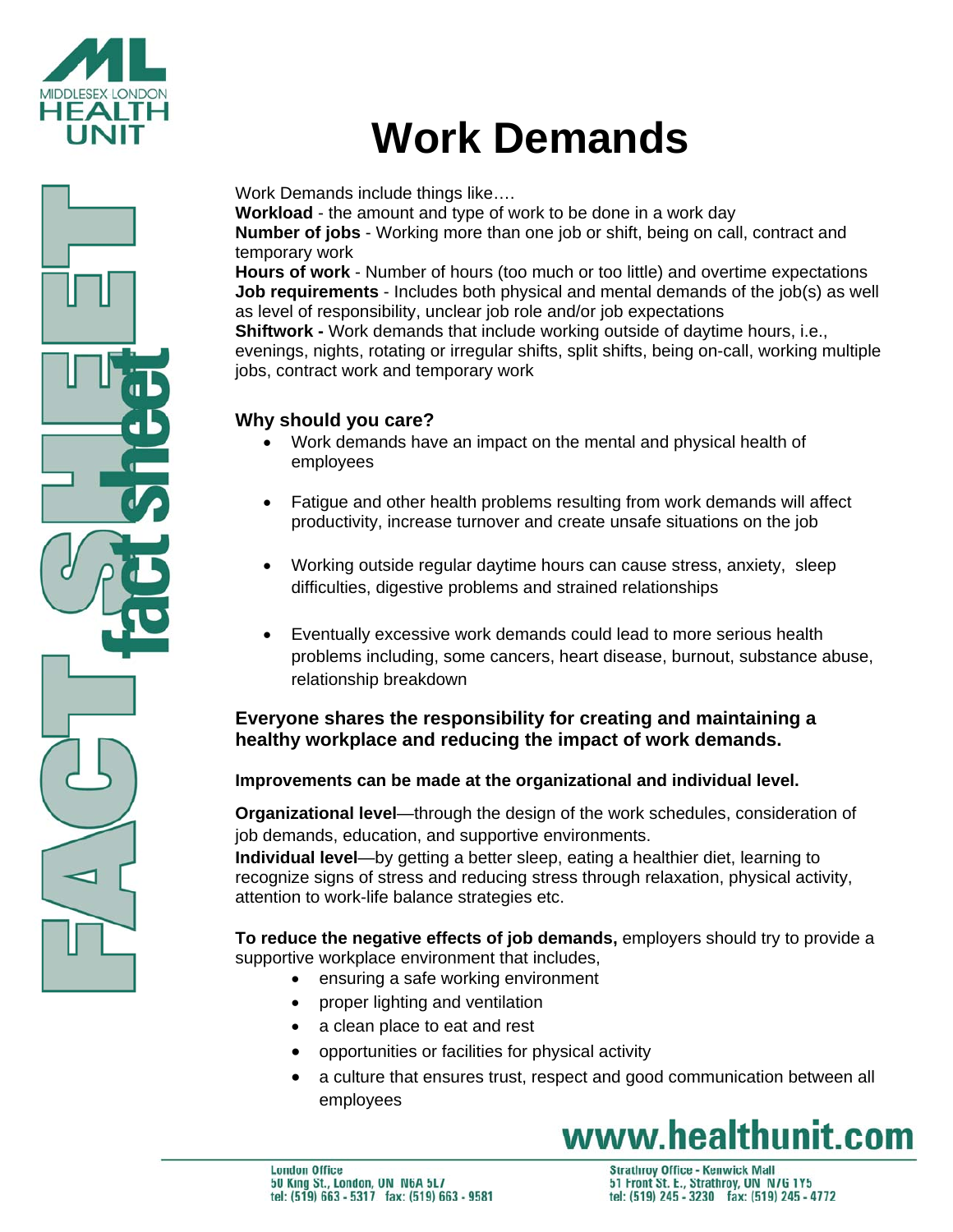#### **Start the Conversation – What aspects of your workplace are impacting the physical and mental health of your employees?**

**Shiftwork at the Organizational level:** Many organizations require employees to work around the clock! Shift Work has both advantages and disadvantages but it does present special challenges for the organization and the employees.

#### **Some ideas to consider...**

- Encourage employees to be involved in the input of work scheduling and support flexible hours. Allow flexibility for shift changes (between employees).
- Rotate shifts forward/ clockwise (e.g. days to evenings to nights).
- Consider having access to child care as an available option.
- Have healthy food options available for employees.
- Early morning shifts are associated with less sleep and more tiredness. Try to avoid starting shifts as early at 5 or 6 am.
- Develop shifts that allow for use of public transportation.
- Plan ahead for times when production demands result in large amounts of overtime work.
- Inform employees of their schedule well in advance, so they can plan social time with family and friends.
- Keep work schedules as simple and predictable as possible.
- Reduce the number of night shifts per person. The more consecutive nights worked, the more rest time should be allowed before the next rotation occurs.
- Allow for a rest period of at least 24 hours after each set of night shifts.
- Provide places for rest if possible.
- Provide bright lighting for night-time workers.
- Offer an Employee Assistance Program (EAP) to help workers cope with work demands.
- Host a shiftwork /sleep hygiene education session so employees and their families can understand the challenges and develop solutions.

#### **Your employees are most productive when well rested!**